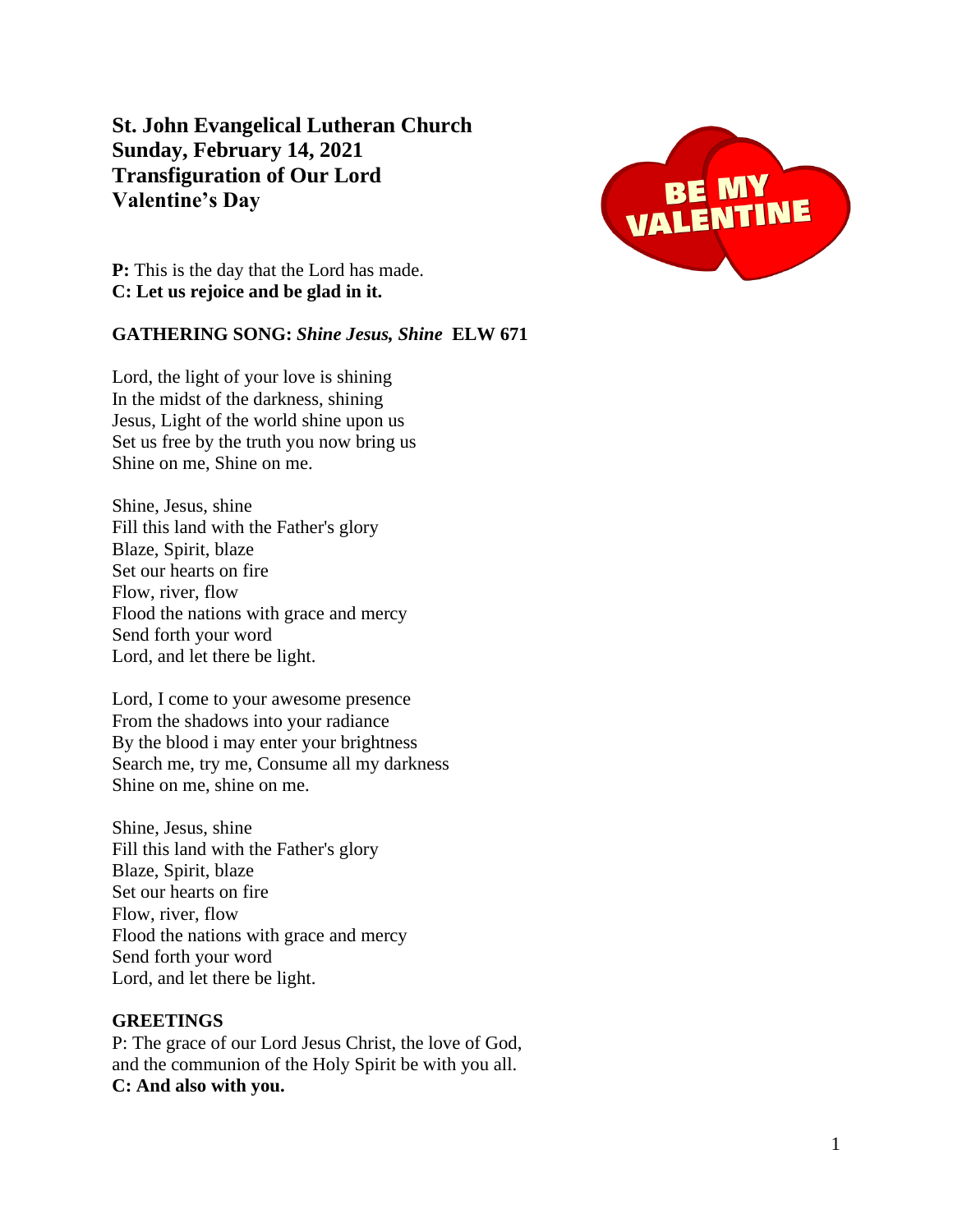# **PRAYER**

Let us pray.

Eternal God, our Creator and Redeemer, as you gladdened the wedding at Cana in Galilee by the presence of your Son, so by his presence now bring your joy to this renewal of wedding vows. Look with favor upon W and M and grant that they may continue to rejoice in all your gifts and at length celebrate with Christ the marriage feast that has no end. **C: Amen.**

# **THE WORD**

*(At this point Scripture shall be read and a brief homily given.)*

Psalm 100 Make a joyful noise to the LORD, all the earth. <sup>2</sup>Worship the LORD with gladness; come into his presence with singing.  $3$ Know that the LORD is God. It is he that made us, and we are his; we are his people, and the sheep of his pasture. <sup>4</sup>Enter his gates with thanksgiving, and his courts with praise.

Give thanks to him, bless his name. <sup>5</sup>For the LORD is good; his steadfast love endures forever, and his faithfulness to all generations.

#### **Romans 10:8-13**

<sup>8</sup>But what does it say?

"The word is near you,

on your lips and in your heart"

(that is, the word of faith that we proclaim); 9because if you confess with your lips that Jesus is Lord and believe in your heart that God raised him from the dead, you will be saved.  $^{10}$ For one believes with the heart and so is justified, and one confesses with the mouth and so is saved. <sup>11</sup>The scripture says, "No one who believes in him will be put to shame." <sup>12</sup>For there is no distinction between Jew and Greek; the same Lord is Lord of all and is generous to all who call on him. 13For, "Everyone who calls on the name of the Lord shall be saved."

John 15:9-12

 $9^9$ As the Father has loved me, so I have loved you; abide in my love. <sup>10</sup>If you keep my commandments, you will abide in my love, just as I have kept my Father's commandments and abide in his love. <sup>11</sup>I have said these things to you so that my joy may be in you, and that your joy may be complete.

 $12$ This is my commandment, that you love one another as I have loved you.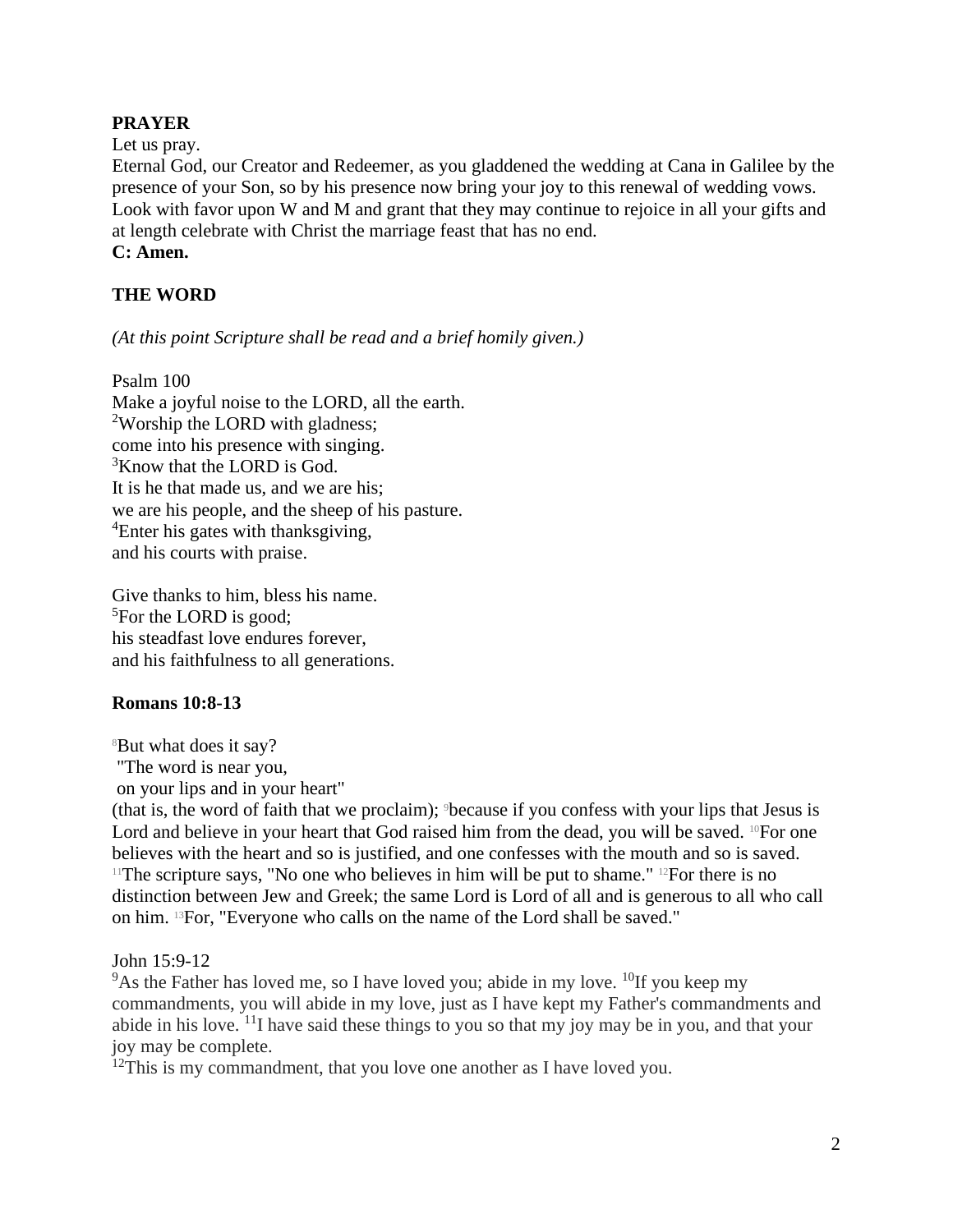# **Homily**

#### *Silence for meditation*

#### **HYMN OF THE DAY:** *I Want to Walk as a Child of the Light* **(ELW 815)**

1 I want to walk as a child of the light. I want to follow Jesus. God set the stars to give light to the world. The star of my life is Jesus.

#### *Refrain*

In him there is no darkness at all. The night and the day are both alike. The Lamb is the light of the city of God. Shine in my heart, Lord Jesus.

2 I want to see the brightness of God. I want to look at Jesus. Clear Sun of righteousness, shine on my path, and show me the way to the Father. Refrain

3 I'm looking for the coming of Christ. I want to be with Jesus. When we have run with patience the race, we shall know the joy of Jesus. Refrain

The Lord God in his goodness created us male and female, and by the gift of marriage found human community in a joy that grows and is brought to perfection in the life to come.

God, who established marriage, continues still to bless it with His abundant and ever-present support. God sustains you in any time of weariness and restores your joy.

#### **THE RE-AFFIRMATION OF VOWS**

W and M, if it is your intention to continue to share with each other your joys and sorrows and all that the years will bring, renew your promises which bound you as husband and wife.

M, do you again promise to take W to be your wife from this day forward, to join with her and share all that is to come, and to be faithful to her until death shall part you? "I do."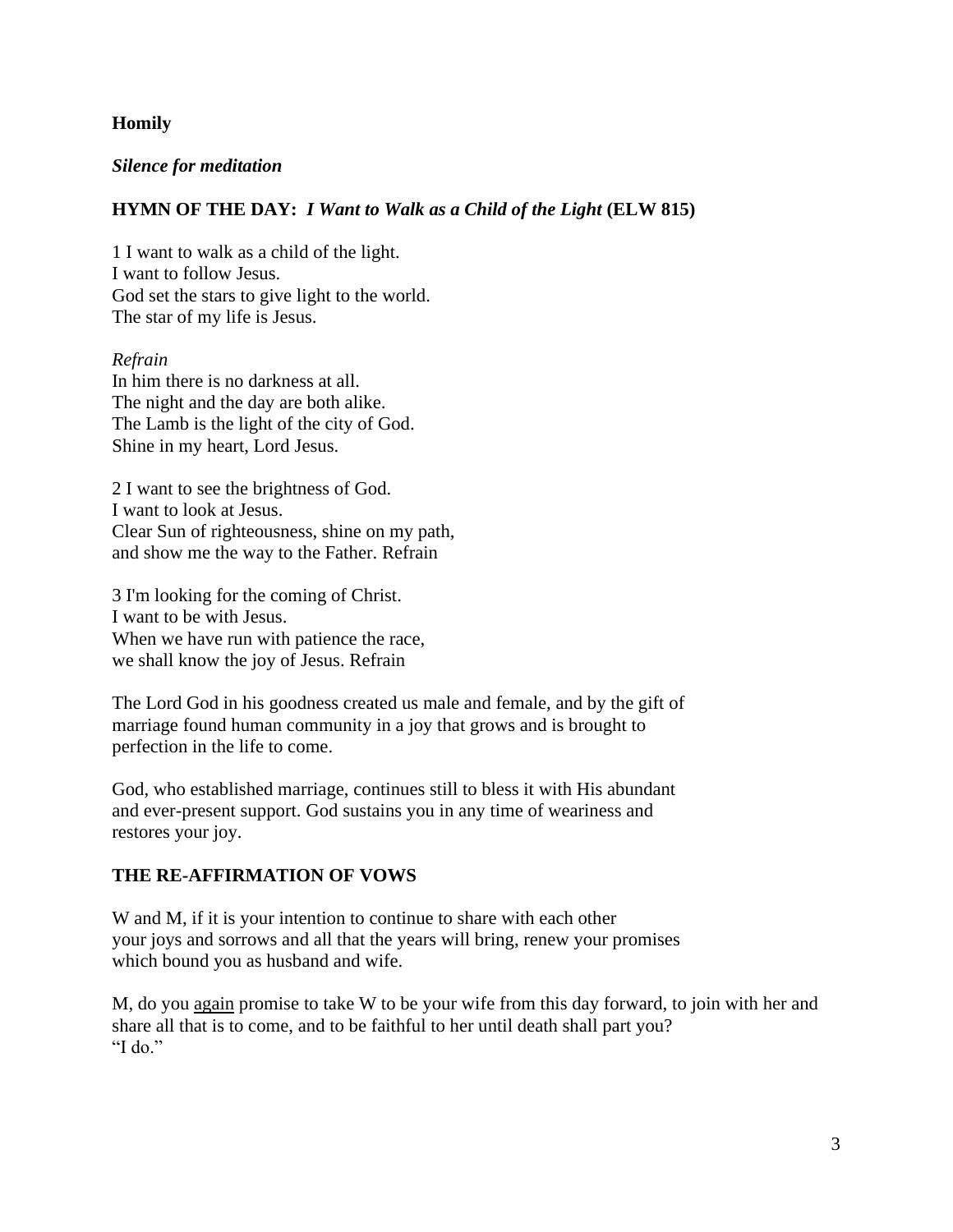W, do you again promise to take M to be your husband from this day forward, to join with him and shall all that is to come, and to be faithful to him until death shall part you? "I do."

# *Hand rings to the Pastor*

# **Blessing of the Rings by Pastor**

The circle has long been a symbol for God. Without beginning or end, and with no point of weakness, the circle is a reminder of the eternal quality of God and God's unending strength. Thus, these rings serve to remind us of the relationship which *W* and *M* have with God, as well as the relationships which they have with one another. These rings are symbols of those covenants, and should serve as reminders for us to be faithful in all our relationships.

Let us pray: Gracious God, we seek a special blessing this day upon *W* and *M* as they give and receive these rings. May they ever be conscious of your love and faithfulness as they are faithful to one another. Bless them by their love for one another, and by your presence in their family. This we ask in the name of Jesus Christ our Lord. Amen.

*The couple may again exchange rings with these or similar words.*

*M starts: W*, I give you this ring/ as a sign of my love and faithfulness.

*W follows: M,* I give you this ring/ as a sign of my love and faithfulness.

W and M by their promises before God and in the presence of this gathering, have renewed their bond to one another as husband and wife.

# **BLESSING**

Blessed be the Father and the Son and the Holy Spirit, now and forever. Those whom God has joined together let no one put asunder. Amen.

The Lord God, who created our first parents and established them in marriage, continue to establish and sustain you, that the happiness you have found in each other may grow in holy love until your life's end. Amen.

#### **PRAYERS**

Let us bless God for all the gifts in which we rejoice today.

Let us pray for W and M in their life together: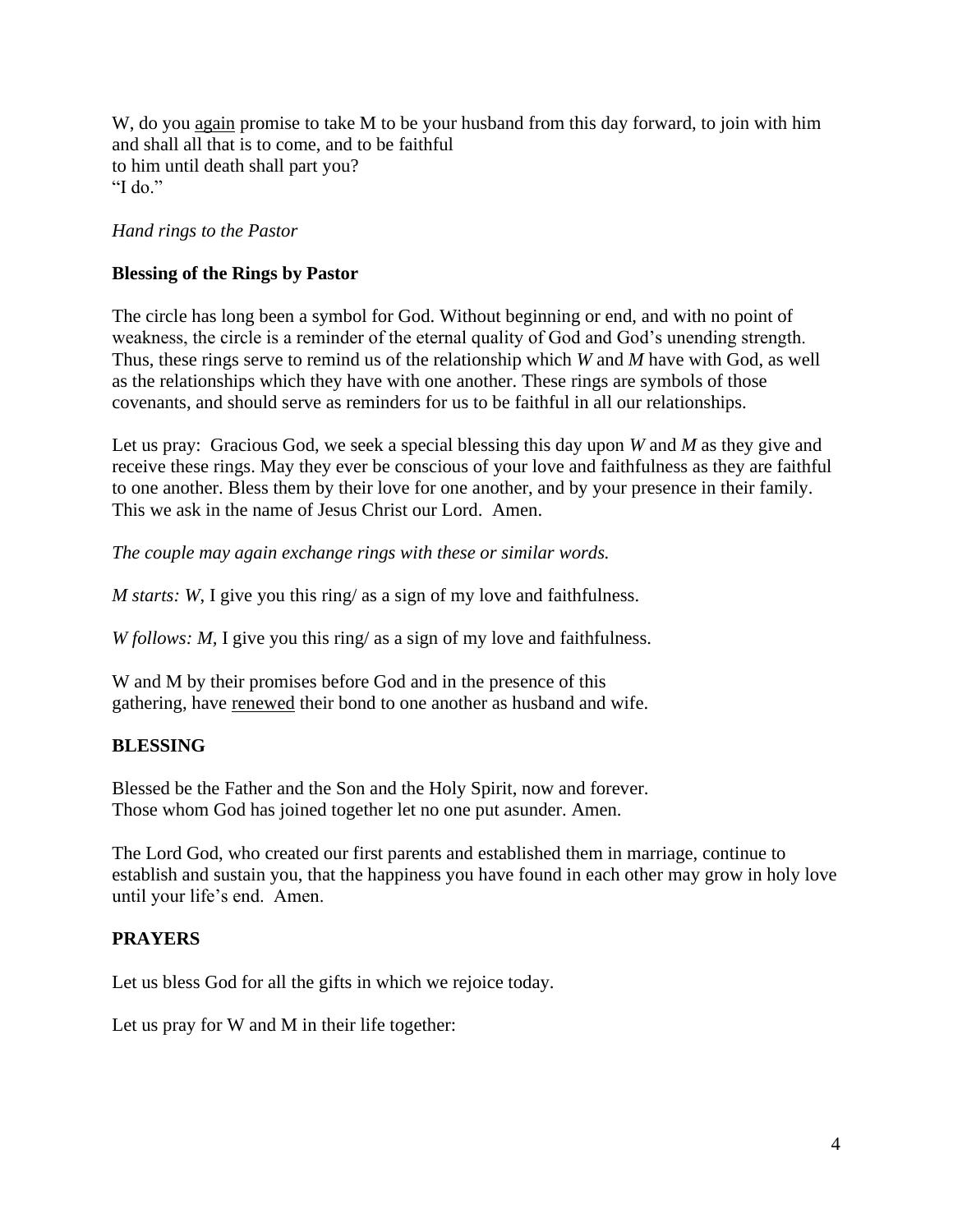Faithful Lord, source of love, pour your goodness upon W and M that they may fulfill the vows which they have renewed this day and reflect your love in their life-long faithfulness to each other. As members with them of the body of Christ, use us to support their life together; and from your great store of strength give them power and patience, affection and understanding, courage and love toward you, toward each other, toward their beloved children, and toward the world, that they may continue together in mutual growth, according to your will in Jesus Christ our Lord. Amen.

# **PRAYERS OF INTERCESSION**

On this day of rejoicing, let us bless God for divine love made flesh in Jesus Christ. We praise you, O God, for the joy that *name* and *name* have found in each other, and we pray that their love and faithfulness may reflect your gracious love and enrich our common life. Gracious and faithful God, **C: hear our prayer.**

Give them gentleness and patience, affection and understanding, readiness to trust one another, and, when they hurt each other, grace to acknowledge their fault and to give and receive forgiveness. Gracious and faithful God, **C: hear our prayer.**

You have given *name* and *name* the gift and heritage of children; make their home a haven of peace. Gracious and faithful God,

# **C: hear our prayer.**

Use us to support *name* and *name* in their lives together. Give us such a sense of your constant love that we may employ all our strength in a life of praise of you. Gracious and faithful God,

# **C: hear our prayer.**

Strengthen and bless friends and family gathered here, even as we call to mind those who are absent from us. Console those who mourn the loss of loved ones, and be present with those for whom love is a stranger. Gracious and faithful God,

# **C: hear our prayer.**

Look graciously on the world you have made and for which your Son gave his life. Strengthen marriages, families, and communities everywhere. Defend and guide all who suffer want or anxiety. Gracious and faithful God, **C: hear our prayer.**

We give thanks to you, merciful God, for those who have died (especially *name/s* ). Strengthen us by the example of the saints, and bring us all to the marriage feast of the Lamb. Gracious and faithful God, **C: hear our prayer.**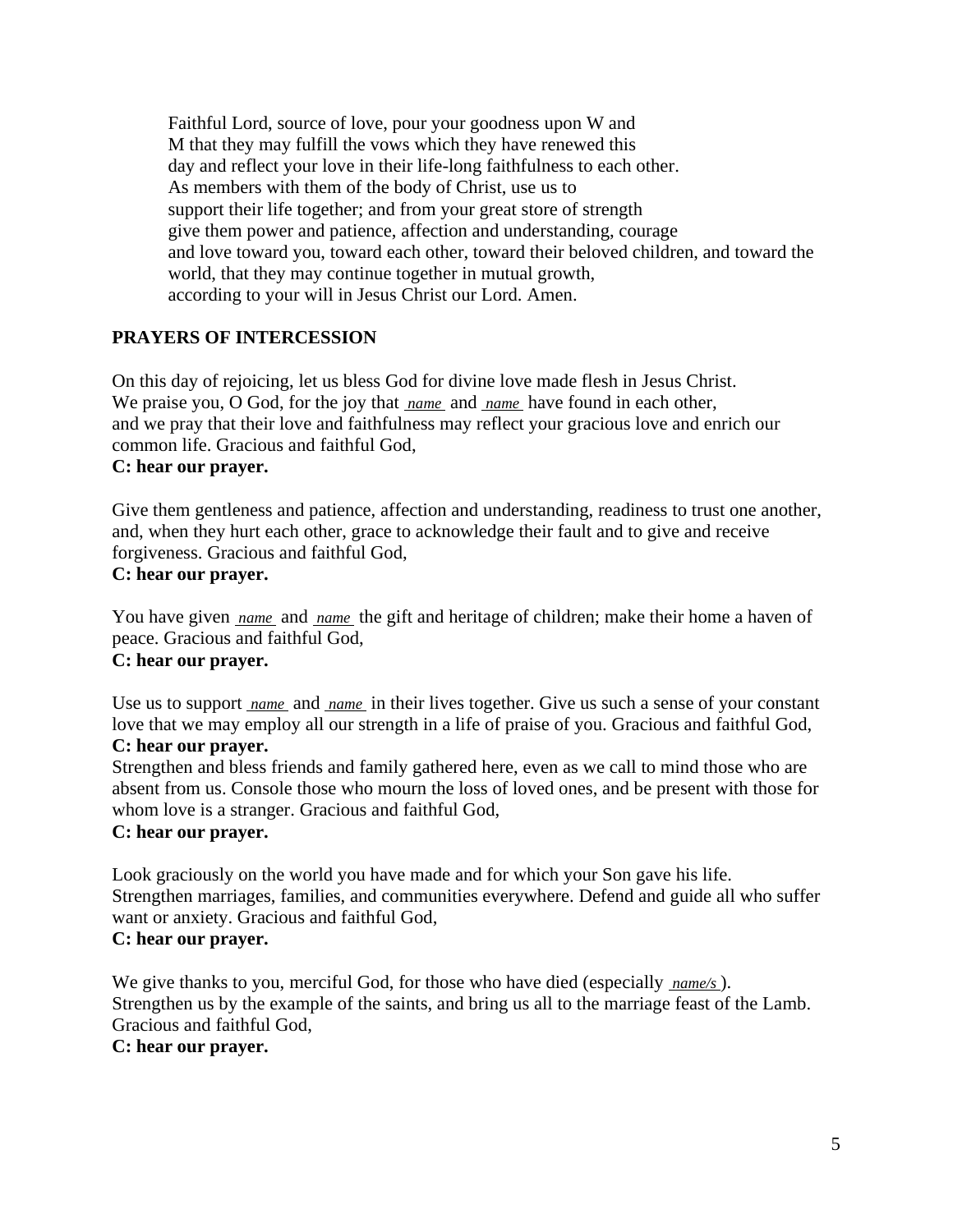P: Most gracious God, you have made us in your image and given us over to one another's care. Hear the prayers of your people, that unity may overcome division, hope vanquish despair, and joy conquer sorrow; through Jesus Christ our Lord. **C: Amen.**

Let us pray together our Lord's Prayer:

**Our Father, who art in heaven, hallowed by thy name, thy kingdom come, thy will be done, on earth as it is in heaven. Give us this day our daily bread; and forgive us our trespasses, as we forgive those who trespass against us; and lead us not into temptation, but deliver us from evil. For thine is the kingdom, and the power, and the glory, forever and ever. Amen.**

#### **BENEDICTION**

P: God almighty send you light and truth to keep you all the days of your life. The hans\d of God protect you; the holy angels accompany you; and the blessing of almighty God, the Father, the + Son, and Holy spirit, be with you now and forever. **C: Amen**

#### **DISMISSAL**

P: Go in peace. Love One Another **C: Thanks be to God.**

#### **Postlude**

#### *Announcements*

Remember in prayer: Rowen Aldridge, Betty and Jim Allen, Luke Antolick, Bob Braucht, Dawn Hauser, Dave Kuehl, Linda and Ralph Lehman, Sara Leighow, Bud Long (Geisinger, Danville) David Mitchell, Bob and Phyllis Moriarity, Kathy Neal, Rev. Donald and Ruth Nice, Jack Rishel, Joann Rishel, Ben Saar, Jane Shaffer, John Truax, Jillian Waldman, and all of our shutins; the safety of our military troops around the world (Mark Baier, Isaac Boring, Jade Cordrey, Paul Laidacker, Kenny Leitch, Maddison Myers, Tyler O'Neal, Adam Shaffer, Aaron Stabley, Paul St. James, Jenna White); Everyone affected by the fires on the West Coast; Family Promise and the homeless in our counties. Bishop Eaton, our Presiding Bishop; and Bishop Collins, Bishop of the Upper Susquehanna Synod. For our Companion Synod in Liberia and Ansbach-Wurzburg, Germany; our sister church, St. Wunibald in Heidenheim, Germany and for the New Love Center as it seeks to build a new food hub.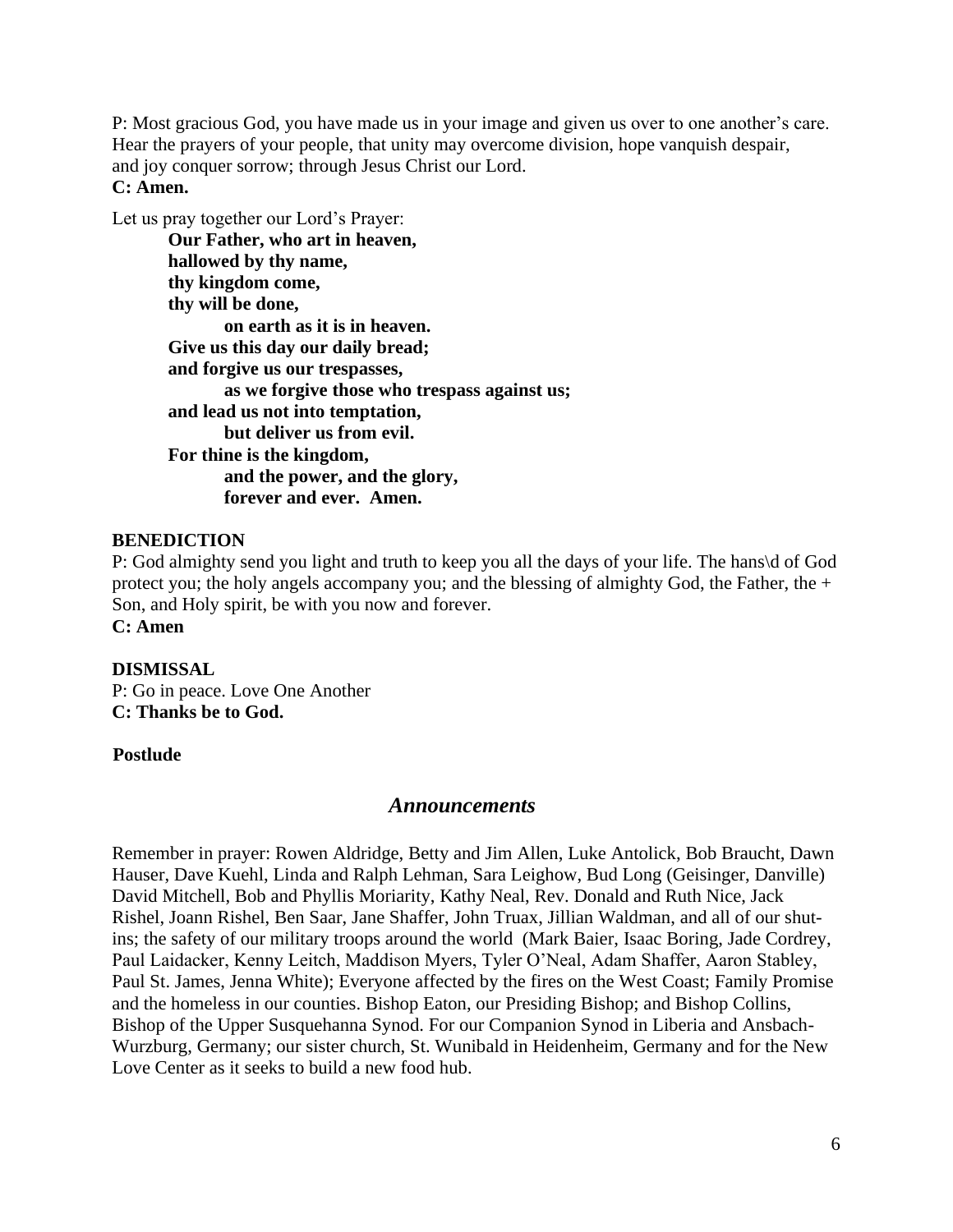The Lutheran Church **Women's Prayer Chain** is a vital ministry of St. John Lutheran. Anyone in need of prayers is asked to contact any of the following persons:

 Gloria Ely – 570-873-3597 Sarah Davidson - 570-398-0659 Joyce Braucht - 570-398-2852

The altar flowers are given to the Glory of God and in honored of all married and soon to be married couples.

# **Join us for Zoom prayer**

Every Tuesday evening at 8:00 pm Pastor Aucker is hosting a Zoom Prayer meeting. It started as a way to pray for those effected by the coronavirus pandemic and healthcare workers. We are now expanding it to include the needs of others as we pray for physical, spiritual, and emotional healing. Send an email to Pastor Aucker so he can send you the Zoom link. [kaucker1@comcast.net](mailto:kaucker1@comcast.net)

# **Prayer/Holy Communion Each Wednesday**

You are invited to come together for a service of prayer and the Sacrament of Holy Communion each Wednesday, 10:00 a.m. at Trinity Episcopal Church in their fellowship hall by the main entrance. Pastor Aucker was asked to offer the Sacrament since they do not have a regular Ordained Minister to serve the Sacrament at Trinity. An invitation is extended to members of St. John and St. James to join us. Masks are required.

# **Newsletters/Annual Reports**

Hard copies of the February/March 2021 and the 2020 Annual Report are available. If you would like a copy please contact the church office at 570-398-1676 or [stjohn@stjl.org](mailto:stjohn@stjl.org)

# **Church Envelopes**

Please call the church office Tuesday, Wednesday or Thursday at 570.398.1676 to arrange pick up or drop off of your 2021 offering envelopes. Thank you.

# **The 2021 Altar Flower Calendar is now available.**

Please call or email the church to reserve your special dates in 2021. Russells fee is \$42.00. Thank you for continued support weekly.

# **"Souper Bowl Sunday"**

Thank you to everyone who donated to this year's Souper Bowl Sunday. The New LOVE Center Food Pantry and the St. John Youth members truly appreciate your support.

# **Summer Camp**

Sign up for Summer Camp at Camp Mt. Luther. Registration forms and Camp Brochures are available please see Molly. Our Christian Education Ministry encourages all our youth to attend camp and we will pay your registration fees. Church camp is a great place to grow in your faith.

The new address for Dave Kuehl Valley View Nursing Home, 2140 Warrensville Rd, Montoursville PA 17754